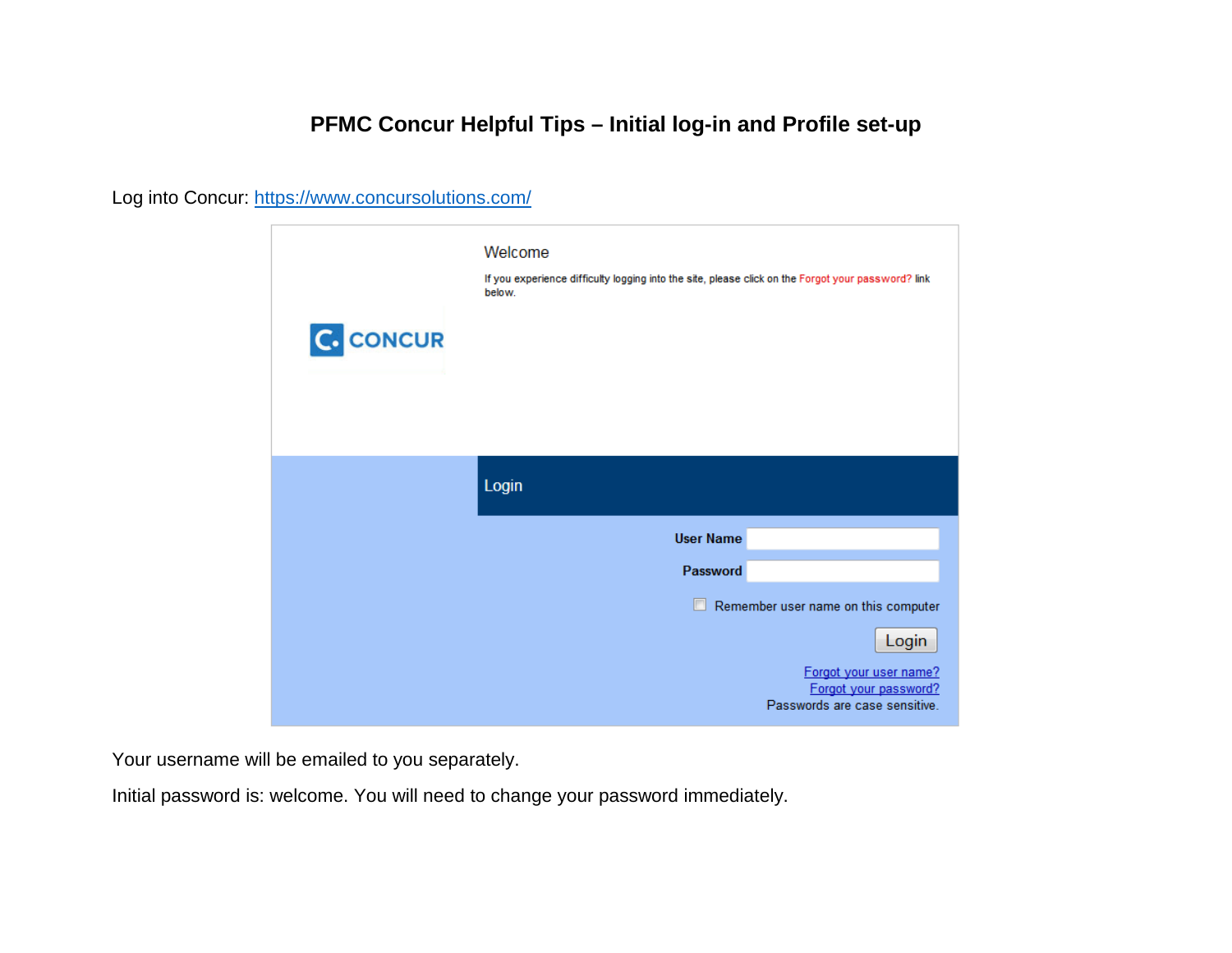

After logging in, the initial screen presented is: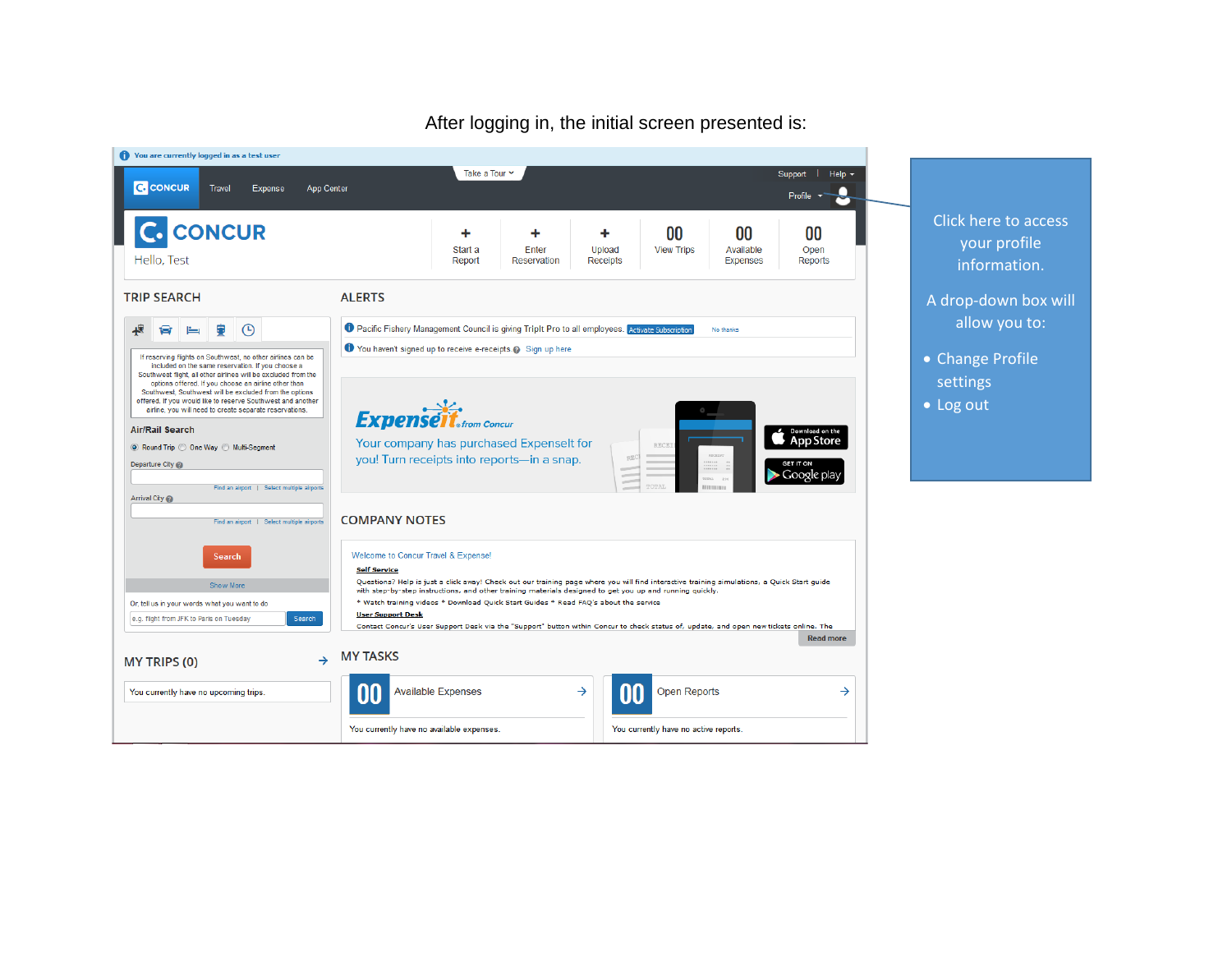Personal information:

Profile

**Travel Vacation Reassignment Mobile Registration** 

 $\Omega$ 

**Direct Travel Company Policy** 

Verify your name for travel (must match your photo identification used for travel)

• You are currently logged in as a test user **C** CONCUR Travel Expense App Center Personal Information Change Password **System Settings Mobile Registration Travel Vacation Reassignment** Your Informa Profile Options Personal Information Company Information Select one of the following to customize your user profile. **Contact Information System Settings Personal Information** Which time zone are you in? Do you prefer to use a 12 or Your home address and emergency contact information. **Email Addresses** 24-hour clock? When does your workday start/end? **Emergency Contact Credit Cards Company Information Contact Information** How can we contact you about your travel arrangements? Your company name and business address or your remote **Travel Settings** location address. **Credit Card Information Travel Preferences Setup Travel Assistants** You can allow other people within your companies to book trips You can store your credit card information here so you don't have International Travel to re-enter it each time you purchase an item or service. and enter expenses for you. Frequent-Traveler Programs **E-Receipt Activation Travel Profile Options** Assistants/Arrangers Enable e-receipts to automatically receive electronic receipts Carrier, Hotel, Rental Car and other travel-related preferences. from participating vendors. **Expense Settings** Travel Vacation Reassignment<br>Going to be out of the office? Configure your backup travel **Bank Information Expense Information Bank Information Bank Information** manager. Expense Delegates **Expense Delegates Expense Preferences** Expense Preferences Delegates are employees who are allowed to perform work on Select the options that define when you receive email behalf of other employees. notifications. Prompts are pages that appear when you select a Expense Approvers certain action, such as Submit or Print. **Favorite Attendees Change Password Mobile Registration** Change your password. Set up access to Concur on your mobile device **Other Settings E-Receipt Activation System Settings Connected Apps Concur Connect Change Password Privacy Statement** 

> Support **Contact Support**

Set up your assistant to make travel arrangements on your behalf. Contact Council staff to have your assistant's profile set up.

Support | Help -

 $\overline{\mathbf{z}}$ 

Profile  $\star$ 

Bank information is needed to send your claim via ACH. Checks cannot be sent to travelers.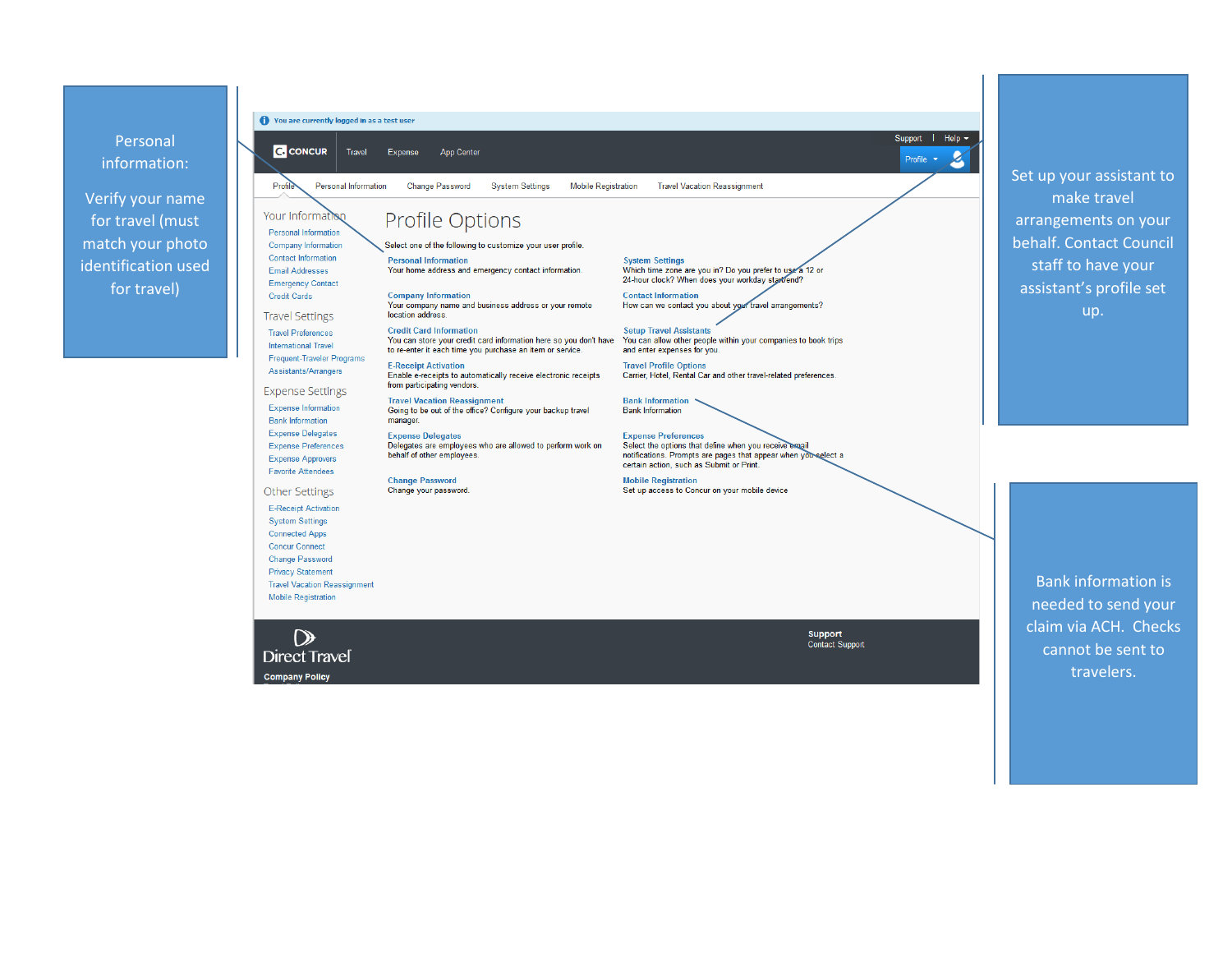**Profile update – Part 1 (Personal information):**

**Parts that need to be completed before you use Concur to book flight arrangements: Verify your name matches your identification and TSA information (gender and date of birth) \*\*Important note\*\* Make sure you click one of the save buttons before leaving the page.**

|                            | Jump To: Personal Information<br>▾ | Choose<br>Disabled fields (gray) cannot be changed. If there are errors in these fields, contact your company's travel administrator.<br>Fields marked [Required] and [Required**] (validated and required) must be completed to save your profile.                                                                                                       |          |                  | Change<br>Picture |
|----------------------------|------------------------------------|-----------------------------------------------------------------------------------------------------------------------------------------------------------------------------------------------------------------------------------------------------------------------------------------------------------------------------------------------------------|----------|------------------|-------------------|
|                            | <b>Important Note</b>              | Your Name and Airport Security: Please make certain that the first, middle, and last names shown below are identical to those on the photo identification that you will be presenting at<br>the airport. Due to increased airport security, you may be turned away at the gate if the name on your identification does not match the name on your ticket. |          |                  |                   |
| Title                      | <b>First Name</b>                  | Middle Name <sup>[</sup> Required]                                                                                                                                                                                                                                                                                                                        | Nickname | <b>Last Name</b> | Suffix            |
|                            | $\overline{\phantom{a}}$ Test      | No Middle Name                                                                                                                                                                                                                                                                                                                                            |          | Traveler         |                   |
|                            |                                    |                                                                                                                                                                                                                                                                                                                                                           |          |                  |                   |
| <b>Company Information</b> |                                    |                                                                                                                                                                                                                                                                                                                                                           |          |                  | Go to top         |
|                            |                                    | Please contact your Concur Administrator if your profile name does not match that on your government issued ID that you use for travel.                                                                                                                                                                                                                   |          |                  |                   |
|                            |                                    |                                                                                                                                                                                                                                                                                                                                                           |          |                  |                   |
| Employee ID                |                                    |                                                                                                                                                                                                                                                                                                                                                           |          |                  |                   |
| Ttraveler                  |                                    |                                                                                                                                                                                                                                                                                                                                                           |          |                  |                   |

Name and bas information

This must match photo identificat Contact Council s to have information gray boxes chang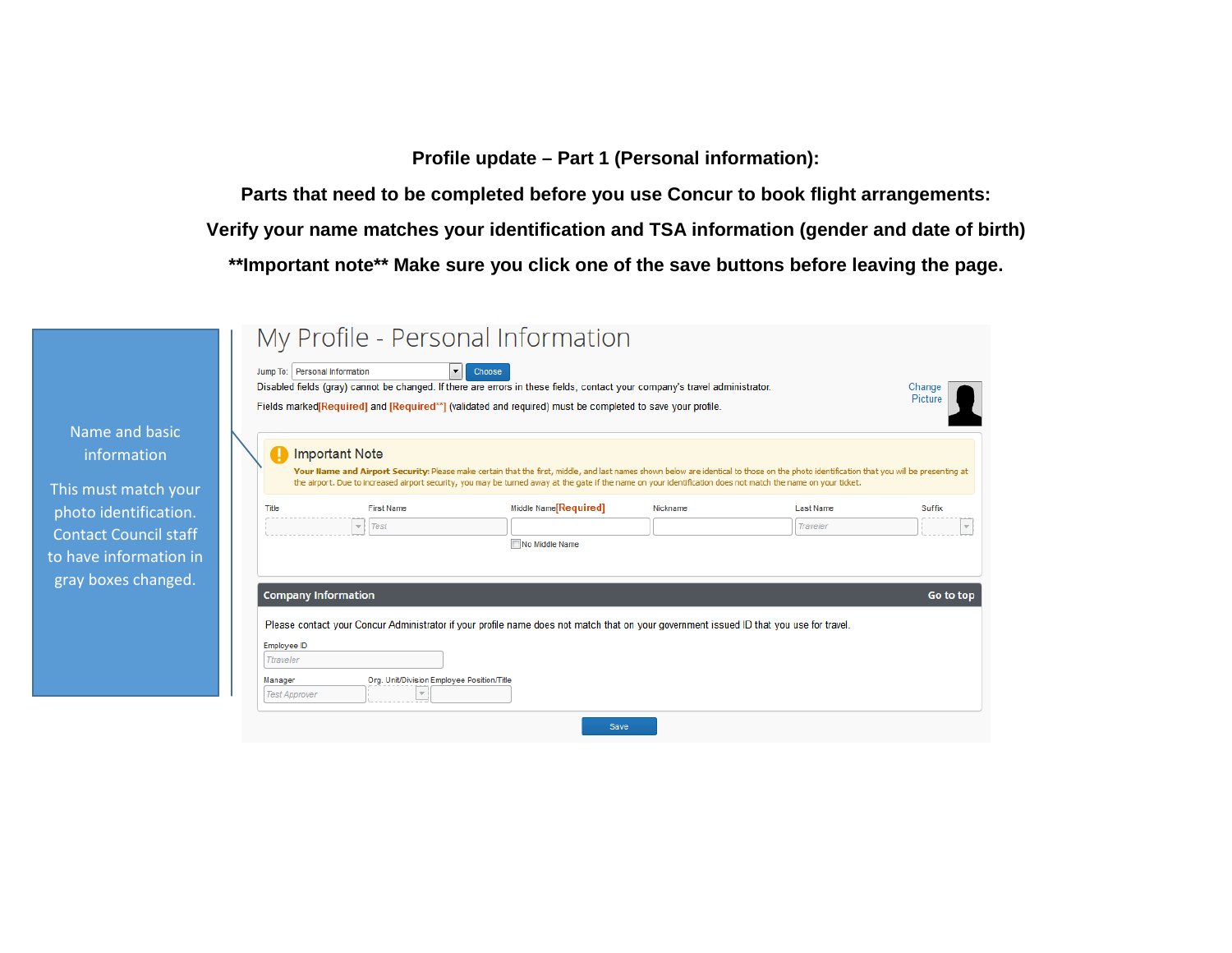| <b>Work Address</b>                                                                                                            | Go to top |
|--------------------------------------------------------------------------------------------------------------------------------|-----------|
|                                                                                                                                |           |
| Company Name<br>Assigned Location<br>$\overline{\phantom{a}}$<br>Pacific Fishery Manageme<br>Please choose a company location. |           |
| <b>Street</b>                                                                                                                  |           |
| Address same as assigned location<br>۰                                                                                         |           |
|                                                                                                                                |           |
|                                                                                                                                |           |
| State/Province/Region<br>City                                                                                                  |           |
| <b>Postal Code</b><br>Country                                                                                                  |           |
| $\overline{\phantom{a}}$<br><b>United States of America</b>                                                                    |           |
|                                                                                                                                |           |
| Save                                                                                                                           |           |
| <b>Home Address</b>                                                                                                            | Go to top |
|                                                                                                                                |           |
| <b>Street</b>                                                                                                                  |           |
|                                                                                                                                |           |
|                                                                                                                                |           |
| State/Province/Region<br>City                                                                                                  |           |
|                                                                                                                                |           |
| Postal Code<br>Country<br>$\overline{\phantom{a}}$<br><b>United States of America</b>                                          |           |
|                                                                                                                                |           |
| Save                                                                                                                           |           |
|                                                                                                                                |           |
| <b>Contact Information</b>                                                                                                     | Go to top |
| Work Phone[Required**]<br><b>Work Extension</b><br><b>Work Fax</b><br>2nd Work Phone/Remote Office                             |           |
|                                                                                                                                |           |
| Home Phone[Required**]                                                                                                         |           |
| <b>Other Phone</b><br>Pager                                                                                                    |           |
|                                                                                                                                |           |
| <b>Mobile Phone</b><br>Send Test Message                                                                                       |           |
| Ø<br>$\bar{\phantom{a}}$                                                                                                       |           |
| ** You must specify either a home phone or a work phone.                                                                       |           |
|                                                                                                                                |           |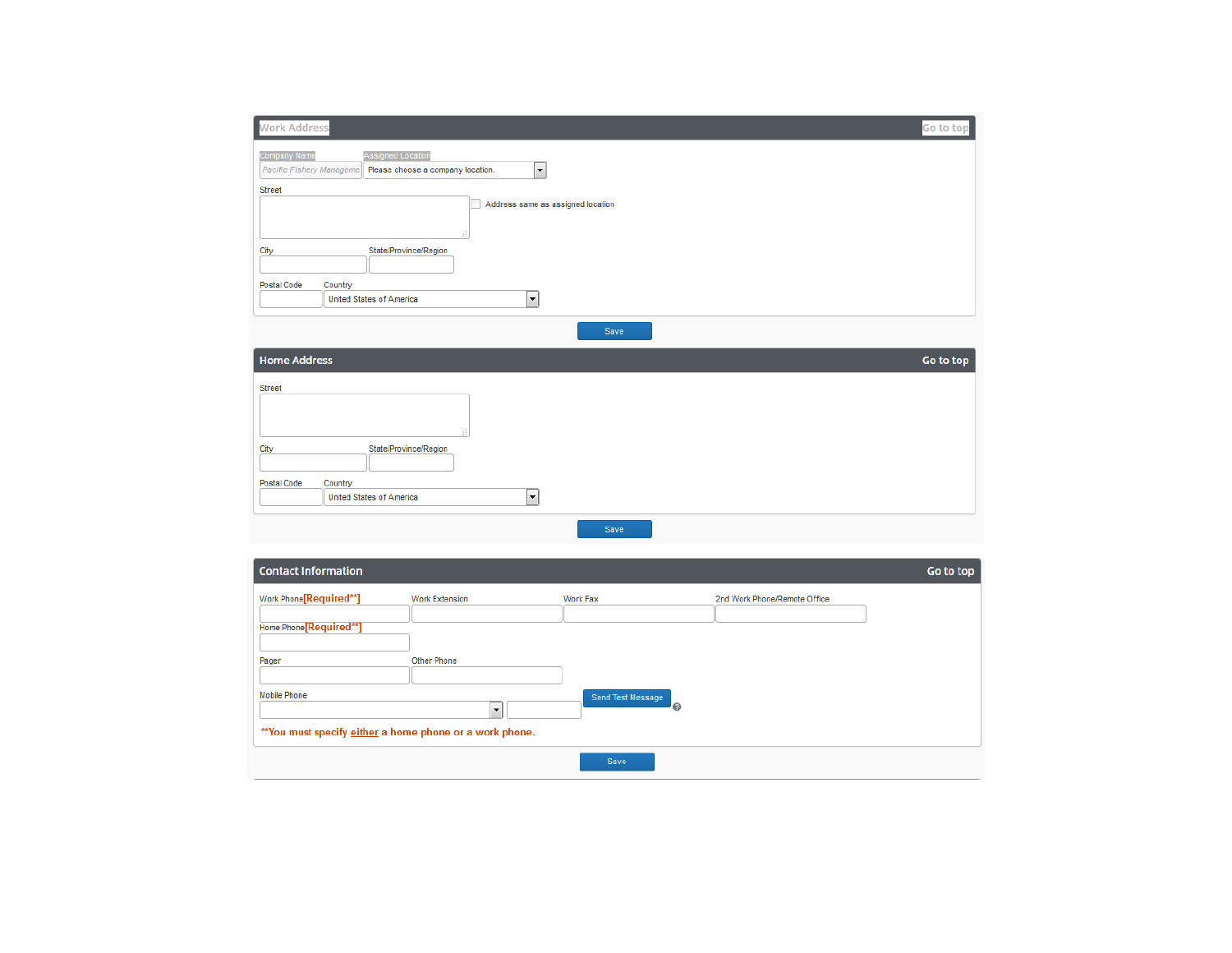

How to verify your email address:

- 1. Once you have saved an email address, click the "Verify" link.
- 2. Check your email for a verification message from Concur.
- 3. Copy the code from the email message into the "Enter Code" box next to the Email address below.
- 4. Click "OK" to submit the code and complete verification.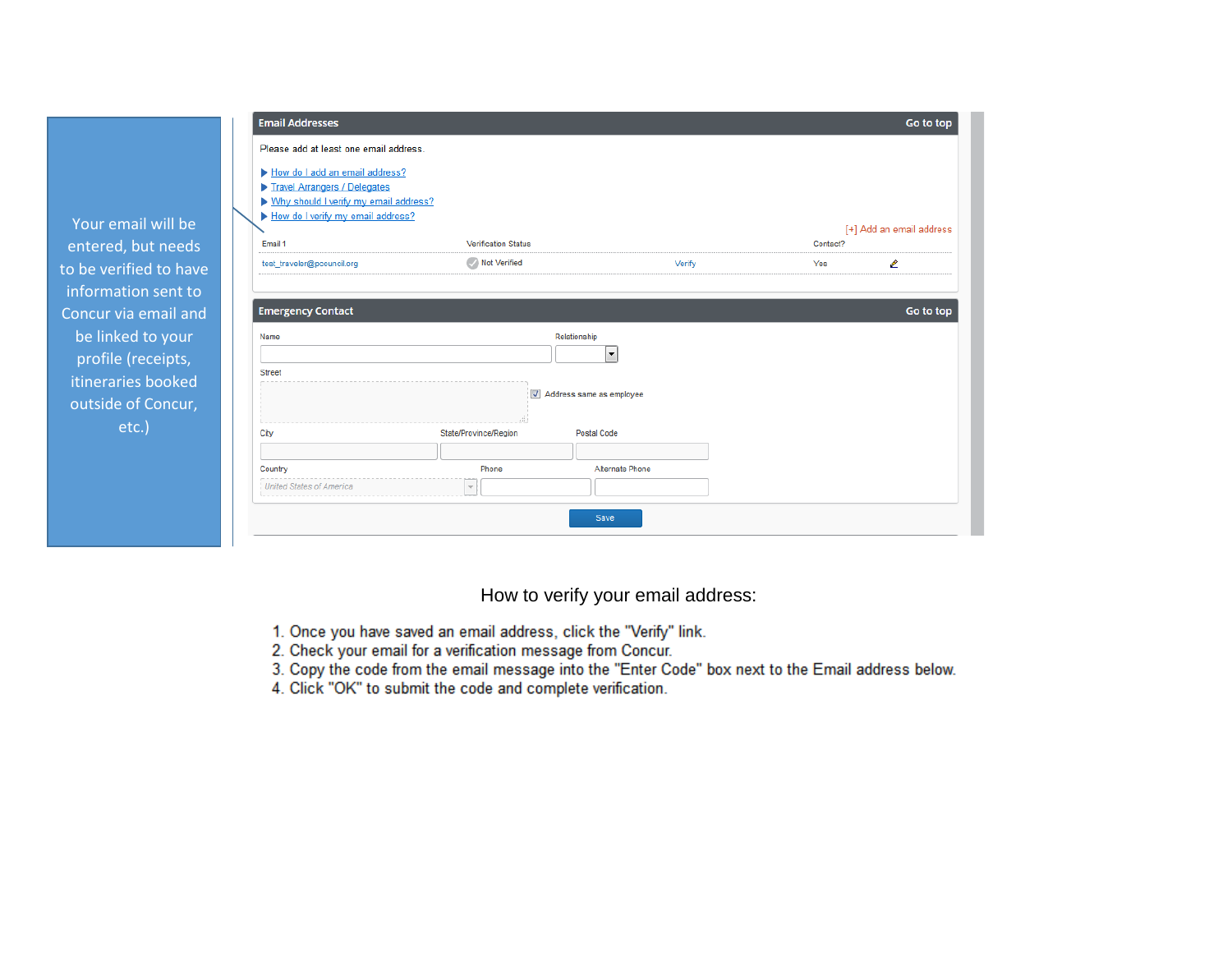|                                                                                                                                                                                  |  | AAA/CAA Govern                                                                                                                                                                                                                            |
|----------------------------------------------------------------------------------------------------------------------------------------------------------------------------------|--|-------------------------------------------------------------------------------------------------------------------------------------------------------------------------------------------------------------------------------------------|
| <b>Update your</b><br>preferences as<br>desired. Hotel<br>arrangements will<br>not be made<br>through Concur for<br><b>Council Meetings</b><br>(specified by the<br>invitation). |  | Air Travel Preferences @<br>Seat<br>Seat Sec<br>Don't Ca<br>Don't Care<br><b>Preferred Departure Airpor</b><br><b>Hotel Preferences</b><br>Smoking F<br>Room Type<br>Don't Ca<br>Don't Care<br>I prefer hotel that has:<br>a qym a pool a |
|                                                                                                                                                                                  |  | <b>Accessibility Needs</b><br>Wheelchair access                                                                                                                                                                                           |
| You can add your<br>frequent traveler,<br>mileage plans, etc.<br>programs to your                                                                                                |  | <b>Car Rental Preferences</b><br><b>Car Type</b><br>Any Car Class<br>Message to Car Rental Ver                                                                                                                                            |

profile to link those

plans to purchases

made through Concur.

## Travel Preferences

## Eligible for the following discount travel rates/fare classes

overnment Military Senior/AARP

#### $\c{es}$   $\odot$

| Seat<br>Seat Section<br>Special Meals          | <b>Ticket Delivery</b>                       |                       |  |
|------------------------------------------------|----------------------------------------------|-----------------------|--|
| Don't Care   v   Don't Care   v   Regular Meal | $\bullet$ : E-ticket when possible $\bullet$ |                       |  |
| Preferred Departure Airport                    | Other Air Travel Preferences                 | <b>Medical Alerts</b> |  |
|                                                |                                              |                       |  |

Go to top

| Smoking Preference Message to Hotel Vendor @<br>Room Type |  |
|-----------------------------------------------------------|--|
| Don't Care v Don't Care<br>$\mathbf{r}$                   |  |
| I prefer hotel that has:                                  |  |
| a gym a pool a restaurant noom service a Early Check-in   |  |
|                                                           |  |

ccess **D** Blind accessible

| Car Type                     | Smoking Preference Car Transmission |                                                                                                                             |  |
|------------------------------|-------------------------------------|-----------------------------------------------------------------------------------------------------------------------------|--|
| Any Car Class                |                                     | $\left \bullet\right $ Don't Care $\left \bullet\right $ Automatic $\left \bullet\right $ <b>In-car GPS system</b> Ski rack |  |
| Message to Car Rental Vendor |                                     |                                                                                                                             |  |
|                              |                                     |                                                                                                                             |  |

#### **Frequent-Traveler Programs**

|  | Your Frequent Traveler, Driver, and Hotel Guest Programs | [+] Add a Program |
|--|----------------------------------------------------------|-------------------|
|  | No programs defined                                      |                   |
|  |                                                          | E                 |
|  |                                                          |                   |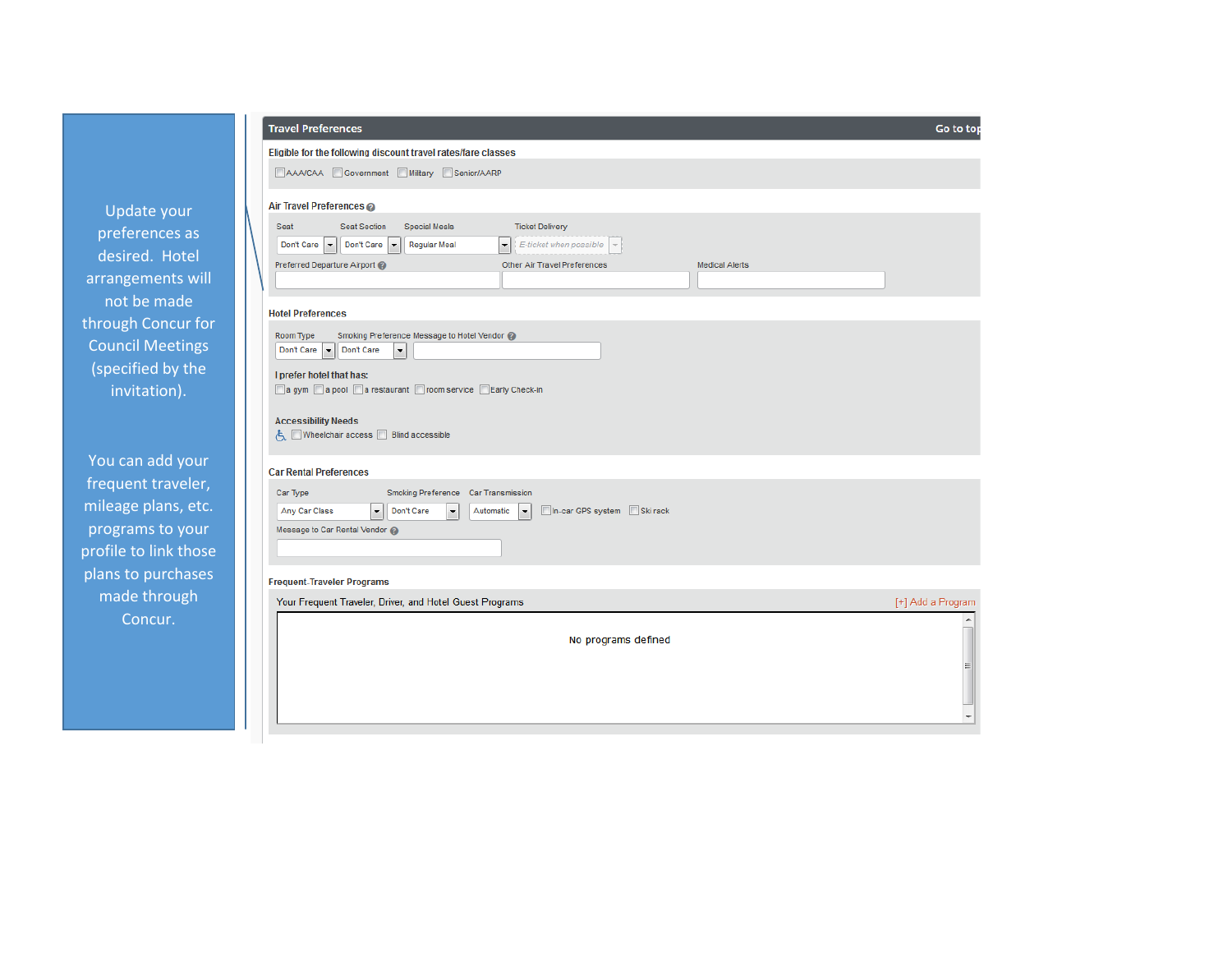| <b>Unused Tickets</b>                                                                                                                                                                                                                                                                                                                                                                                                                                                                                                    |
|--------------------------------------------------------------------------------------------------------------------------------------------------------------------------------------------------------------------------------------------------------------------------------------------------------------------------------------------------------------------------------------------------------------------------------------------------------------------------------------------------------------------------|
| <b>Southwest Ticket Credits</b>                                                                                                                                                                                                                                                                                                                                                                                                                                                                                          |
| ← Add ticket credit                                                                                                                                                                                                                                                                                                                                                                                                                                                                                                      |
| TSA Secure Flight                                                                                                                                                                                                                                                                                                                                                                                                                                                                                                        |
| The Transportation Security Authority (TSA) requires us to transmit information collected from you. Providing information is required. If it is not provided, you may be<br>subject to additional screening or denied transport or authorization. TSA may share information you provide with law enforcement or intelligence agencies or others<br>under its records notice. For more on TSA privacy policies or to view the records notice and the privacy impact assessment, see the TSA's web site at<br>WWW.TSA.GOV. |
| TSA Pre Known Traveler Number<br>Gender [Required] Date of Birth (mm/dd/yyyy)[Required] DHS Redress No.@                                                                                                                                                                                                                                                                                                                                                                                                                 |
| Male <b>Female</b>                                                                                                                                                                                                                                                                                                                                                                                                                                                                                                       |
| Save                                                                                                                                                                                                                                                                                                                                                                                                                                                                                                                     |
| <b>International Travel: Passports and Visas</b><br>Go to top                                                                                                                                                                                                                                                                                                                                                                                                                                                            |
| Adding your passport information to your profile will allow us to include it in your reservations. Having this information in your reservation can make international travel<br>a little easier.                                                                                                                                                                                                                                                                                                                         |
| [+] Add a Passport<br>Passports                                                                                                                                                                                                                                                                                                                                                                                                                                                                                          |
| I do not have a passport                                                                                                                                                                                                                                                                                                                                                                                                                                                                                                 |
| [+] Add a Visa<br>International Visas                                                                                                                                                                                                                                                                                                                                                                                                                                                                                    |
| Save                                                                                                                                                                                                                                                                                                                                                                                                                                                                                                                     |
| <b>Assistants and Travel Arrangers</b><br>Go to top                                                                                                                                                                                                                                                                                                                                                                                                                                                                      |
| Please select the individuals within your organization that you would like to give permission to perform travel functions for you.                                                                                                                                                                                                                                                                                                                                                                                       |
| Refuse Self Assigning Assistants                                                                                                                                                                                                                                                                                                                                                                                                                                                                                         |
| Your Assistants and Travel Arrangers<br>[+] Add an Assistant                                                                                                                                                                                                                                                                                                                                                                                                                                                             |
| You currently have no assistants defined.<br>$\equiv$                                                                                                                                                                                                                                                                                                                                                                                                                                                                    |
|                                                                                                                                                                                                                                                                                                                                                                                                                                                                                                                          |
| Save                                                                                                                                                                                                                                                                                                                                                                                                                                                                                                                     |
|                                                                                                                                                                                                                                                                                                                                                                                                                                                                                                                          |

Ticket credits purchases mad Council funds added and  $u$ later.

TSA Informati required for fl

You can add passport if des

Set up your ti assistants arrangers.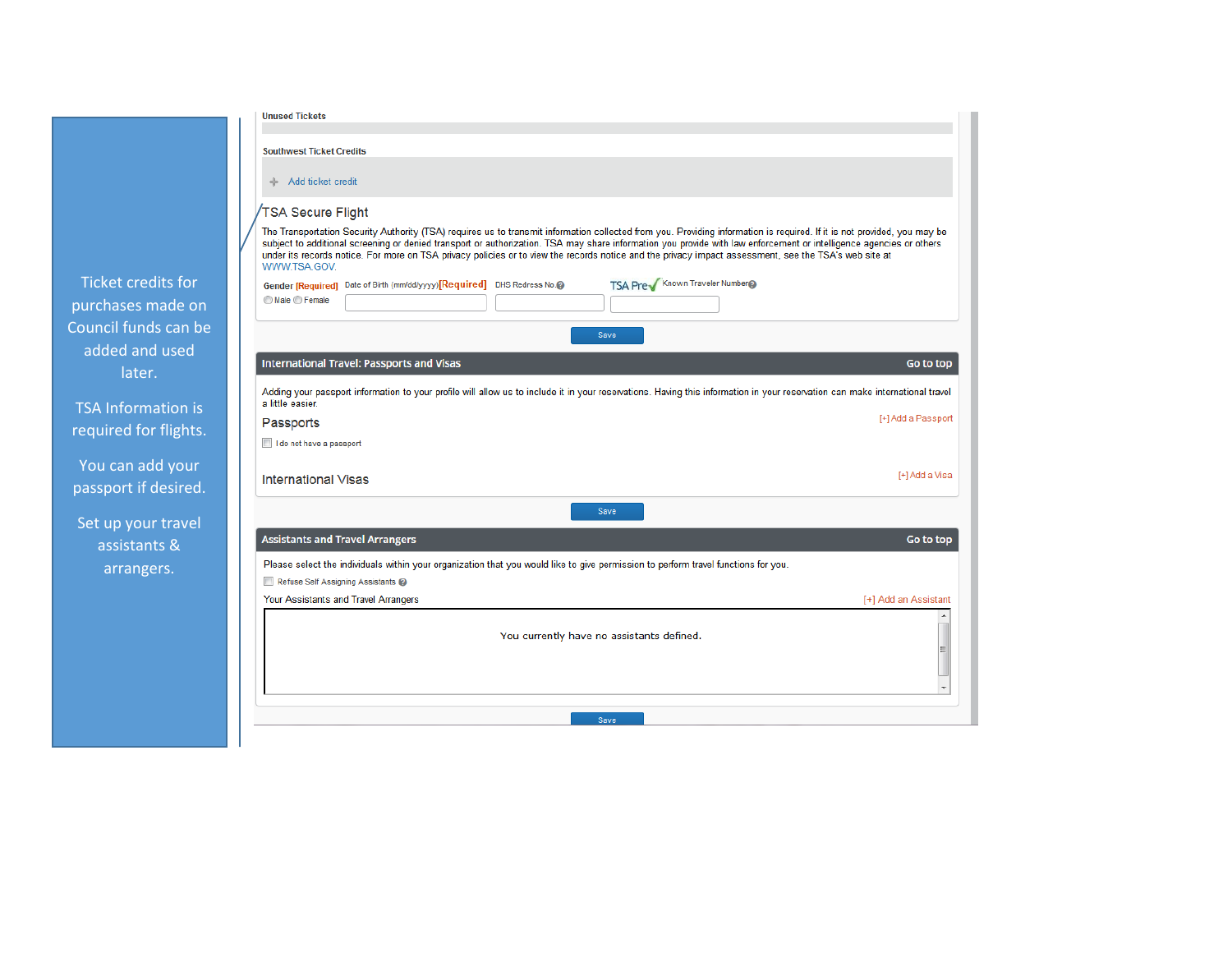**Profile update – Part 2 (Bank Information):**

**Parts that need to be completed before you use Concur to submit expense claims: Verify your bank information (this must be confirmed by Concur prior to submission).**

**\*\*Important note\*\* Make sure you click save before leaving the page.**

| <b>Routing Number</b><br><b>Bank Account Number</b><br>Re-Type Bank Account Number<br><b>Bank Name</b><br><b>Branch Location</b><br><b>Account Type</b><br>Checking<br><b>Status</b><br>Active<br>Yes<br>$\sim$<br>Save<br>By entering your bank account information you are authorizing direct deposit using electronic funds transfer into this account for amounts due to you. If you do not want to authorize direct deposit<br>then you should not enter your bank account information.<br>Routing Number is usually located between the press symbols on your check and is 9 digits.<br>John Q. Public<br>$20 -$<br>1001<br>1358 Main St.<br>Account Number is usually located before the $\mu$ symbol on your check and is 3-17 digits.<br>Sometown, OH 98765<br>Pay to the order of<br><b>Dollars</b><br><b>Bank of Sometown</b><br>$\frac{1}{2}$ 234123987<br>001234567891    1001<br><b>Bank</b><br><b>Bank</b><br><b>Check Number (Do not use)</b><br><b>Account Number</b><br><b>Routing Number</b> | <b>UNITED STATES</b> | US, Dollar<br>$\checkmark$ |  |
|-----------------------------------------------------------------------------------------------------------------------------------------------------------------------------------------------------------------------------------------------------------------------------------------------------------------------------------------------------------------------------------------------------------------------------------------------------------------------------------------------------------------------------------------------------------------------------------------------------------------------------------------------------------------------------------------------------------------------------------------------------------------------------------------------------------------------------------------------------------------------------------------------------------------------------------------------------------------------------------------------------------------|----------------------|----------------------------|--|
|                                                                                                                                                                                                                                                                                                                                                                                                                                                                                                                                                                                                                                                                                                                                                                                                                                                                                                                                                                                                                 |                      |                            |  |
|                                                                                                                                                                                                                                                                                                                                                                                                                                                                                                                                                                                                                                                                                                                                                                                                                                                                                                                                                                                                                 |                      |                            |  |
|                                                                                                                                                                                                                                                                                                                                                                                                                                                                                                                                                                                                                                                                                                                                                                                                                                                                                                                                                                                                                 |                      |                            |  |
|                                                                                                                                                                                                                                                                                                                                                                                                                                                                                                                                                                                                                                                                                                                                                                                                                                                                                                                                                                                                                 |                      |                            |  |
|                                                                                                                                                                                                                                                                                                                                                                                                                                                                                                                                                                                                                                                                                                                                                                                                                                                                                                                                                                                                                 |                      |                            |  |
|                                                                                                                                                                                                                                                                                                                                                                                                                                                                                                                                                                                                                                                                                                                                                                                                                                                                                                                                                                                                                 |                      |                            |  |
|                                                                                                                                                                                                                                                                                                                                                                                                                                                                                                                                                                                                                                                                                                                                                                                                                                                                                                                                                                                                                 |                      |                            |  |
|                                                                                                                                                                                                                                                                                                                                                                                                                                                                                                                                                                                                                                                                                                                                                                                                                                                                                                                                                                                                                 |                      |                            |  |
|                                                                                                                                                                                                                                                                                                                                                                                                                                                                                                                                                                                                                                                                                                                                                                                                                                                                                                                                                                                                                 |                      |                            |  |
|                                                                                                                                                                                                                                                                                                                                                                                                                                                                                                                                                                                                                                                                                                                                                                                                                                                                                                                                                                                                                 |                      |                            |  |
| <b>Account History</b>                                                                                                                                                                                                                                                                                                                                                                                                                                                                                                                                                                                                                                                                                                                                                                                                                                                                                                                                                                                          |                      |                            |  |

Enter your bank information. Concur will verify your account information (this may take several days), and status will change to confirmed after verification is complete.